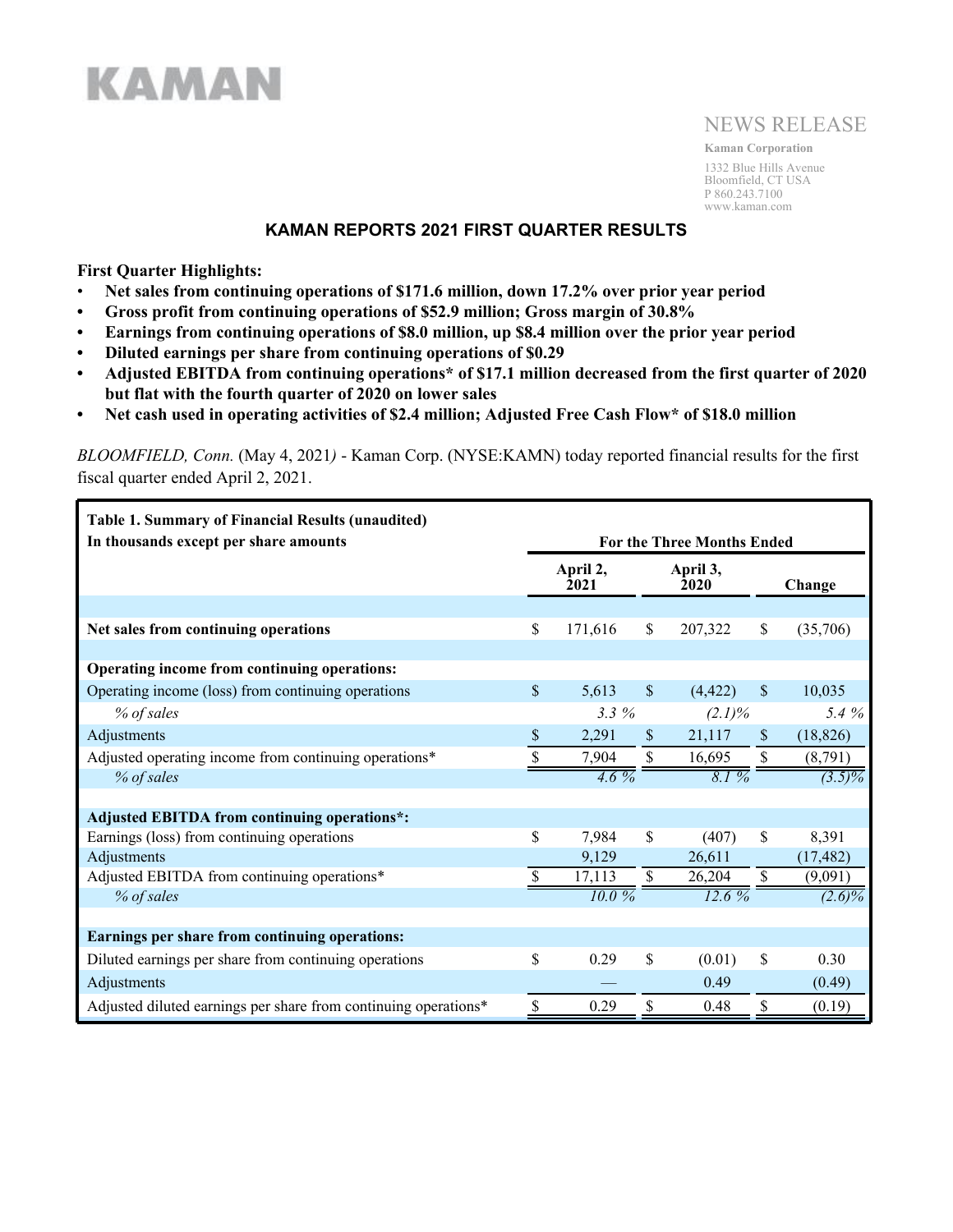Ian K. Walsh, Chairman, President and Chief Executive Officer, commented, "We begin the year with a solid quarter and confidence in our end-market recovery seeing significant sequential improvements in our Medical and Industrial end markets with strong order rates for these products. Sales for our Defense and Commercial, Business and General Aviation products declined both year-over-year and sequentially due to lower JPF volume and the impact of COVID-19, respectively. Looking to the remainder of the year, our JPF program remains on track and we anticipate a significant ramp up in sales for our Commercial, Business and General Aviation products in the second half of the year and are encouraged by increased air traffic and vaccination rates in the United States."

"Our cost control efforts carried forward into the first quarter where we achieved Adjusted EBITDA\* margin of 10.0%. This result demonstrates our ability to maintain profitability despite the year-over-year and sequential sales declines we experienced. We remain focused on implementing our operational excellence model that is designed to improve EBITDA Margin, Free Cash Flow, and Return on Invested Capital and we are starting to see positive results."

"New product development remains an important part of our future growth and we have made significant progress on a number of these initiatives, including the opening of our first production cell for highly engineered products utilizing our proprietary Titanium Diffusion Hardening process and the successful test flight for our new unmanned K-MAX TITAN  $TM$  system. This test flight is a significant milestone in enabling us to meet the future unmanned logistics requirements of our commercial and defense customers. As we look to the remainder of the year, we anticipate sequential organic growth and continued progress on our new product development efforts and our strategic acquisitions priorities."

## **Management's Commentary on First Quarter Results:**

Net sales for the quarter decreased 17.2% when compared to the first quarter of 2020 and 7.4% sequentially. Organic sales\*, which excludes sales from our former U.K. composite operations, decreased 14.5% from the first quarter of 2020 and decreased 5.6% from the fourth quarter of 2020. Sales declines were due to lower sales volume of our Defense products and our Commercial, Business and General Aviation products, partially offset by increased sales for our Medical and Industrial products.

Sales for our Defense products decreased 20.2% when compared to the first quarter of 2020 and 10.7% when compared to the fourth quarter of 2020. The sequential decrease was due in large part to lower volume for our Joint Programmable Fuze program offset by a modest increase in our other defense offerings. During the quarter we delivered 8,090 fuzes and we continue to expect to deliver 30,000 to 35,000 Joint Programmable Fuzes in the year.

Sales for our Commercial, Business and General Aviation products decreased 24.2% from the first quarter of 2020 and 14.8% from the fourth quarter of 2020. This sequential decrease was due to a 19.9% decrease in sales for our commercial aviation products and a 12.7% decrease in general and business aviation products. As we look to the remainder of the year we expect sales for these products to improve with a more significant increase in sales in the second half of the year.

Sales for our Medical products were relatively flat with the first quarter of 2020 and increased 22.8% when compared to the fourth quarter of 2020. This is our third straight quarter with improved sales for these product offerings and we saw very strong order intake in the first quarter for our medical miniature bearings, seals, springs, and contacts. Finally, our Industrial products also saw strong order activity in the quarter and delivered a 9.5% increase in sales over the first quarter of 2020 and 5.8% increase in sales over the fourth quarter of last year.

Commenting on the quarter, Chief Financial Officer, Robert D. Starr, stated, "First quarter diluted earnings per share was \$0.29 on a GAAP and adjusted\* basis. This result was led by solid gross margin in excess of 30% and, despite a sequential sales decline, selling, general, and administration expense as a percentage of sales remained flat with the fourth quarter of 2020 as we continued to focus on our cost control efforts. During the quarter, Net cash used in operating activities from continuing operations was \$2.4 million and included a \$25.1 million payment for the acquired retention plans at Bal Seal. Adjusted Free Cash Flow\* for the period was \$18.0 million and benefited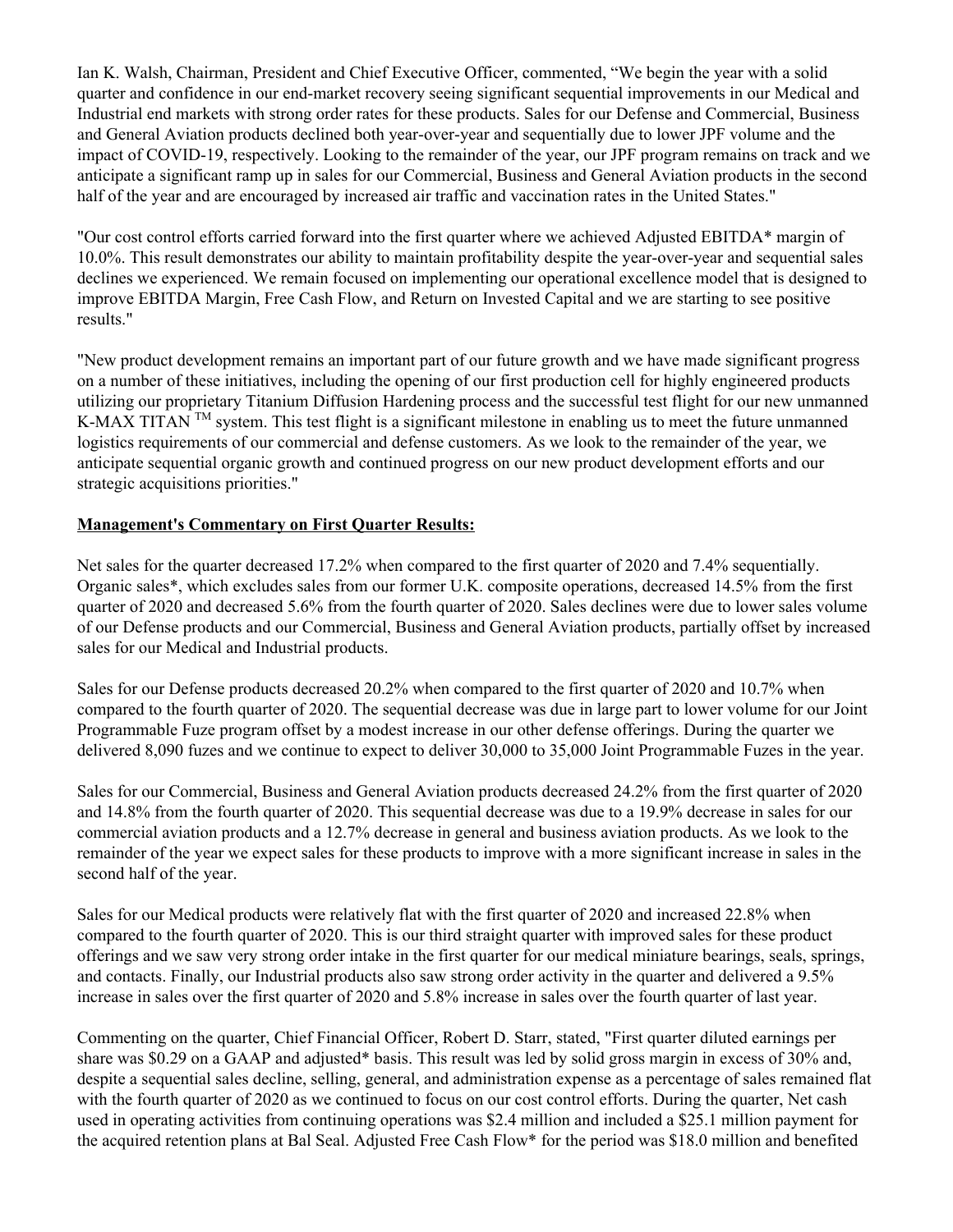from improved collections in the quarter. We are maintaining our previous full year outlook as we continue to anticipate a strong recovery in our Commercial Business and General Aviation products in the second half of the year."

## **2021 Outlook**

| (in millions)                                               | 2020         |        |               | 2021 Outlook                      |        |  |
|-------------------------------------------------------------|--------------|--------|---------------|-----------------------------------|--------|--|
|                                                             |              | Actual |               | <b>Low End</b><br><b>High End</b> |        |  |
| <b>Sales</b>                                                |              |        |               |                                   |        |  |
| Sales from continuing operations                            | \$           | 784.5  | \$            | \$<br>725.0                       | 745.0  |  |
| Sales of Disposed Business <sup>(1)</sup>                   |              | 21.5   |               |                                   |        |  |
| Organic Sales                                               | \$           | 763.0  | \$            | \$<br>725.0                       | 745.0  |  |
|                                                             |              |        |               |                                   |        |  |
| <b>Adjusted EBITDA*</b>                                     |              |        |               |                                   |        |  |
| Earnings from continuing operations                         | \$           | (70.4) | $\mathsf{\$}$ | \$<br>43.5                        | 52.5   |  |
| Adjustments                                                 |              | 173.3  |               | 41.5                              | 44.0   |  |
| Adjusted EBITDA* from continuing operations                 | $\mathbb{S}$ | 102.9  | $\mathsf{\$}$ | $\mathbb{S}$<br>85.0              | 96.5   |  |
| Adjusted EBITDA margin* from continuing operations          |              | 13.1%  |               | 11.7%                             | 13.0%  |  |
|                                                             |              |        |               |                                   |        |  |
| <b>Adjusted Diluted Earnings Per Share*</b>                 |              |        |               |                                   |        |  |
| <b>Diluted Earnings Per Share</b>                           | \$           | (2.54) | $\mathsf{\$}$ | \$<br>1.55                        | 1.87   |  |
| Adjustments                                                 |              | 4.65   |               |                                   |        |  |
| Adjusted Diluted Earnings Per Share                         | \$           | 2.11   | $\mathsf{\$}$ | \$<br>1.55                        | 1.87   |  |
|                                                             |              |        |               |                                   |        |  |
| <b>Cash Flow</b>                                            |              |        |               |                                   |        |  |
| Operating cash flow from continuing operations              | \$           | 16.5   | \$            | \$<br>25.0                        | 35.0   |  |
| <b>Bal Seal Acquisition Retention Payment</b>               |              |        |               | 25.1                              | 25.1   |  |
| Cash used for the purchase of property, plant and equipment |              | (17.8) |               | (20.0)                            | (20.0) |  |
| Adjusted Free Cash Flow*                                    | \$           | (1.3)  | $\$$          | \$<br>30.1                        | 40.1   |  |
|                                                             |              |        |               |                                   |        |  |
| Discretionary Pension Contribution                          | \$           | 10.0   | \$            | \$<br>10.0                        | 10.0   |  |

(1) In the first quarter of 2021 the Company sold its U.K Composites Business which did not qualify for reporting as a discontinued operation under GAAP. In 2021 we will record sales of \$1.7 million for this business which was not contemplated as part of our outlook for the year.

 $^{(2)}$  Operating cash flow from continuing operations include the \$25.1 million payment to Bal Seal employees which represents purchase price paid to the former Bal Seal owners that was accounted for as compensation expense under ASC 805 in 2020.

## **Please see the MD&A section of the Company's Form 10-Q filed with the Securities and Exchange Commission concurrently with the issuance of this release for greater detail on our results and various company programs.**

**A conference call has been scheduled for tomorrow, May 5, 2021, at 8:30 AM ET.** The call will be accessible by telephone within the U.S. at (844) 473-0975 and from outside the U.S. at (562) 350-0826 (using the Conference I.D.: 7396055) or via the Internet at www.kaman.com. Please go to the website at least fifteen minutes prior to the start of the call to register, download and install any necessary audio software. A replay will also be available two hours after the call and can be accessed at (855) 859-2056 or (404) 537-3406 using the Conference I.D.: 7396055.

### **About Kaman Corporation**

Kaman Corporation, founded in 1945 by aviation pioneer Charles H. Kaman, and headquartered in Bloomfield, Connecticut, conducts business in the Aerospace, Defense, Industrial and Medical markets. Kaman produces and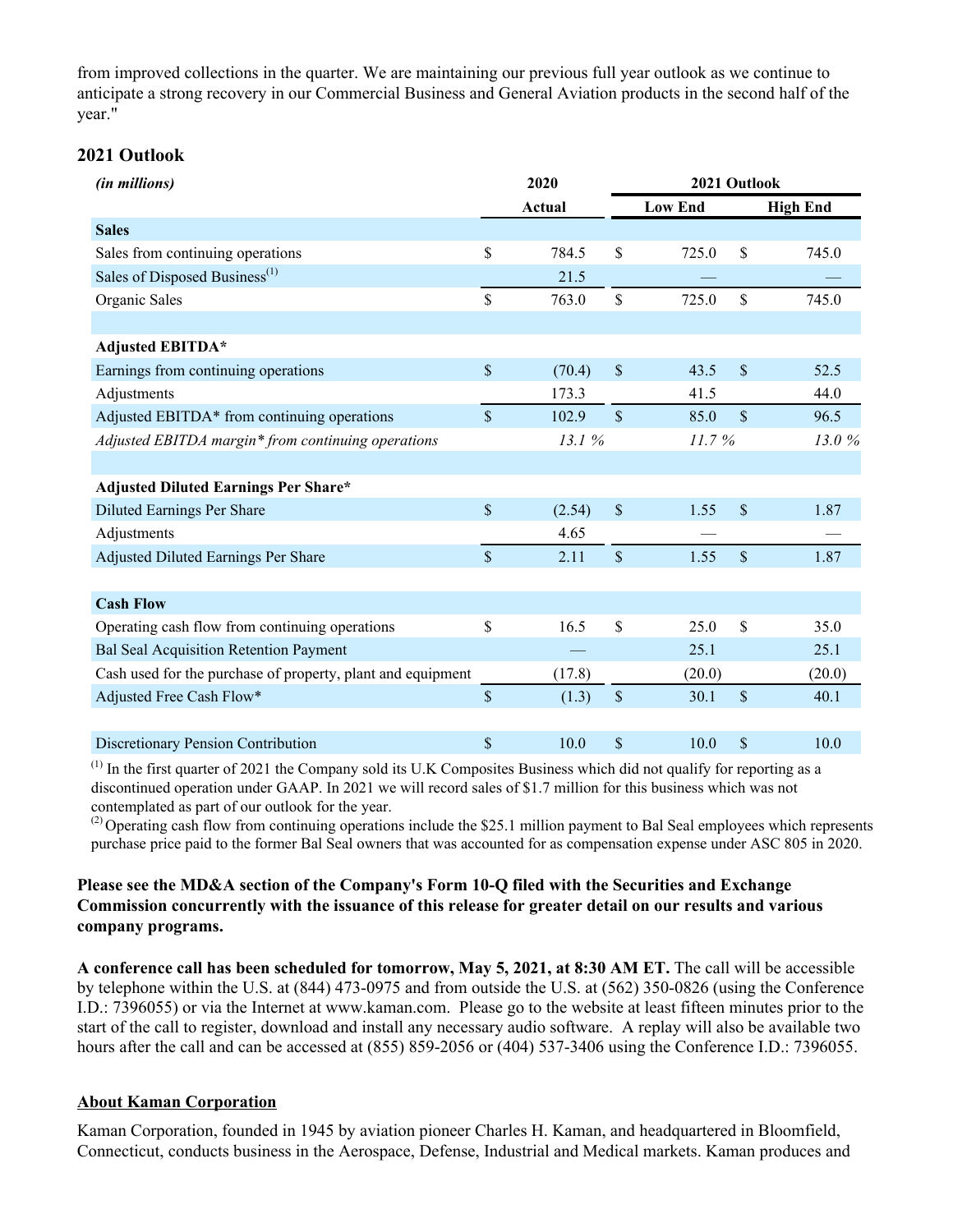markets proprietary aircraft bearings and components; super precision, miniature ball bearings; proprietary spring energized seals, springs and contacts; complex metallic and composite aerostructures for commercial, military and general aviation fixed and rotary wing aircraft; safe and arming solutions for missile and bomb systems for the U.S. and allied militaries; subcontract helicopter work; restoration, modification and support of our SH-2G Super Seasprite maritime helicopters; manufacture and support of our K-MAX® manned and unmanned medium-to-heavy lift helicopters.

More information is available at www.kaman.com.

# **Non-GAAP Measures Disclosure**

Management believes that the Non-GAAP financial measures (i.e. financial measures that are not computed in accordance with Generally Accepted Accounting Principles) identified by an asterisk (\*) used in this release or in other disclosures provide important perspectives into the Company's ongoing business performance. The Company does not intend for the information to be considered in isolation or as a substitute for the related GAAP measures. Other companies may define the measures differently. We define the Non-GAAP measures used in this release and other disclosures as follows:

**Organic Sales** - Organic Sales is defined as "Net Sales" less sales derived from acquisitions completed or businesses disposed of that did not qualify for accounting as a discontinued operation during the preceding twelve months. We believe that this measure provides management and investors with a more complete understanding of underlying operating results and trends of established, ongoing operations by excluding the effect of acquisitions, which can obscure underlying trends. We also believe that presenting Organic Sales enables a more direct comparison to other businesses and companies in similar industries. Management recognizes that the term "Organic Sales" may be interpreted differently by other companies and under different circumstances. No other adjustments were made during the three-month fiscal periods ended April 2, 2021 and April 3, 2020, respectively. The following table illustrates the calculation of Organic Sales using the GAAP measure, "Net Sales".

|                            |   | For the Three Months Ended |                  |         |  |  |  |
|----------------------------|---|----------------------------|------------------|---------|--|--|--|
|                            |   | April 2,<br>2021           | April 3,<br>2020 |         |  |  |  |
| Net sales                  | S | 171,616                    | \$               | 207,322 |  |  |  |
| <b>Acquisition Sales</b>   |   |                            |                  |         |  |  |  |
| Sales of Disposed Business |   | 1,704                      |                  | 8,486   |  |  |  |
| Organic Sales              |   | 169,912                    |                  | 198,836 |  |  |  |
| \$ Change                  |   | (28, 924)                  |                  |         |  |  |  |
| $%$ Change                 |   | $(14.5)\%$                 |                  |         |  |  |  |

### **Table 2. Organic Sales from continuing operations (in thousands) (unaudited)**

**Adjusted Net Sales from continuing operations and Adjusted Operating Income from continuing operations** - Adjusted Net Sales from continuing operations is defined as net sales from continuing operations, less items not indicative of normal sales, such as revenue recorded related to the settlement of claims. Adjusted Operating Income from continuing operations is defined as operating income from continuing operations, less items that are not indicative of the operating performance of the Company for the period presented. These items are included in the reconciliation below. Management uses Adjusted Net Sales from continuing operations and Adjusted Operating Income from continuing operations to evaluate performance period over period, to analyze underlying trends and to assess our performance relative to our competitors. We believe that this information is useful for investors and financial institutions seeking to analyze and compare companies on the basis of operating performance. The following table illustrates the calculation of Adjusted Operating Income from continuing operations to the Consolidated Financial Statements included in the Company's Form 10-Q filed with the Securities and Exchange Commission on May 4, 2021.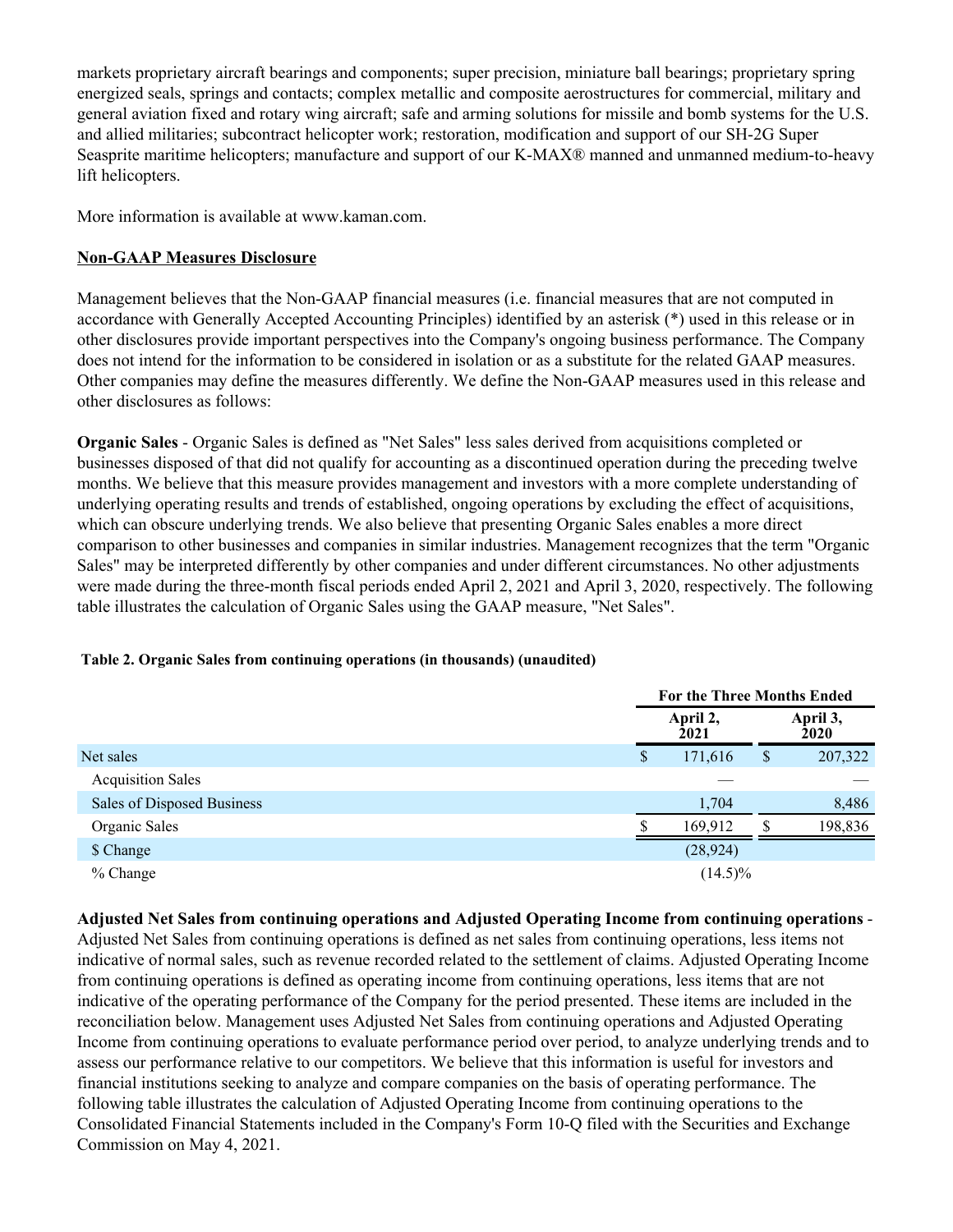#### **Table 3. Adjusted Net Sales and Adjusted Operating Income from Continuing Operations**

**(In thousands) (unaudited)**

|                                                                | <b>For the Three Months Ended</b> |    |                  |  |
|----------------------------------------------------------------|-----------------------------------|----|------------------|--|
|                                                                | April 2,<br>2021                  |    | April 3,<br>2020 |  |
| <b>CONSOLIDATED OPERATING INCOME:</b>                          |                                   |    |                  |  |
| Net Sales from continuing operations                           | \$<br>171,616                     | S  | 207,322          |  |
| GAAP - Operating income (loss) from continuing operations      | \$<br>5,613                       | \$ | (4, 422)         |  |
| % of GAAP net sales                                            | $3.3\%$                           |    | $(2.1)\%$        |  |
|                                                                |                                   |    |                  |  |
| Adjustments                                                    |                                   |    |                  |  |
| Restructuring and severance costs                              | 1,352                             |    | 1,795            |  |
| Costs associated with corporate development activities         |                                   |    | 1,787            |  |
| Bal Seal acquisition costs                                     |                                   |    | 8,483            |  |
| Cost of acquired Bal Seal retention plans                      |                                   |    | 5,703            |  |
| Inventory step-up associated with Bal Seal acquisition         |                                   |    | 1,177            |  |
| Costs from transition services agreement                       | 705                               |    | 4,140            |  |
| Reversal of employee tax-related matters in foreign operations |                                   |    | (1,211)          |  |
| Reversal of environmental accrual at GRW                       |                                   |    | (264)            |  |
| Loss (gain) on sale business                                   | 234                               |    | (493)            |  |
| Total adjustments                                              | \$<br>2,291                       | \$ | 21,117           |  |
|                                                                |                                   |    |                  |  |
| <b>Adjusted Operating Income</b>                               | 7,904                             | \$ | 16,695           |  |
| % of GAAP net sales                                            | 4.6%                              |    | 8.1 %            |  |

**Adjusted EBITDA from continuing operations** - Adjusted EBITDA from continuing operations is defined as earnings from continuing operations before interest, taxes, other expense (income), net, depreciation and amortization and certain items that are not indicative of the operating performance of the Company for the periods presented. Adjusted EBITDA from continuing operations differs from earnings from continuing operations, as calculated in accordance with GAAP, in that it excludes interest expense, net, income tax expense, depreciation and amortization, other expense (income), net, non-service pension and post retirement benefit expense (income), and certain items that are not indicative of the operating performance of the Company for the periods presented. We have made numerous investments in our business, such as acquisitions and capital expenditures, including facility improvements, new machinery and equipment, improvements to our information technology infrastructure and ERP systems, which we have adjusted for in Adjusted EBITDA from continuing operations. Adjusted EBITDA from continuing operations also does not give effect to cash used for debt service requirements and thus does not reflect funds available for distributions, reinvestments or other discretionary uses. Management believes Adjusted EBITDA from continuing operations provides an additional perspective on the operating results of the organization and its earnings capacity and helps improve the comparability of our results between periods because it provides a view of our operations that excludes items that management believes are not reflective of operating performance, such as items traditionally removed from net earnings in the calculation of EBITDA as well as Other expense (income), net and certain items that are not indicative of the operating performance of the Company for the period presented. Adjusted EBITDA from continuing operations is not presented as an alternative measure of operating performance, as determined in accordance with GAAP. No other adjustments were made during the three-month fiscal periods ended April 2, 2021 and April 3, 2020. The following table illustrates the calculation of Adjusted EBITDA from continuing operations using GAAP measures: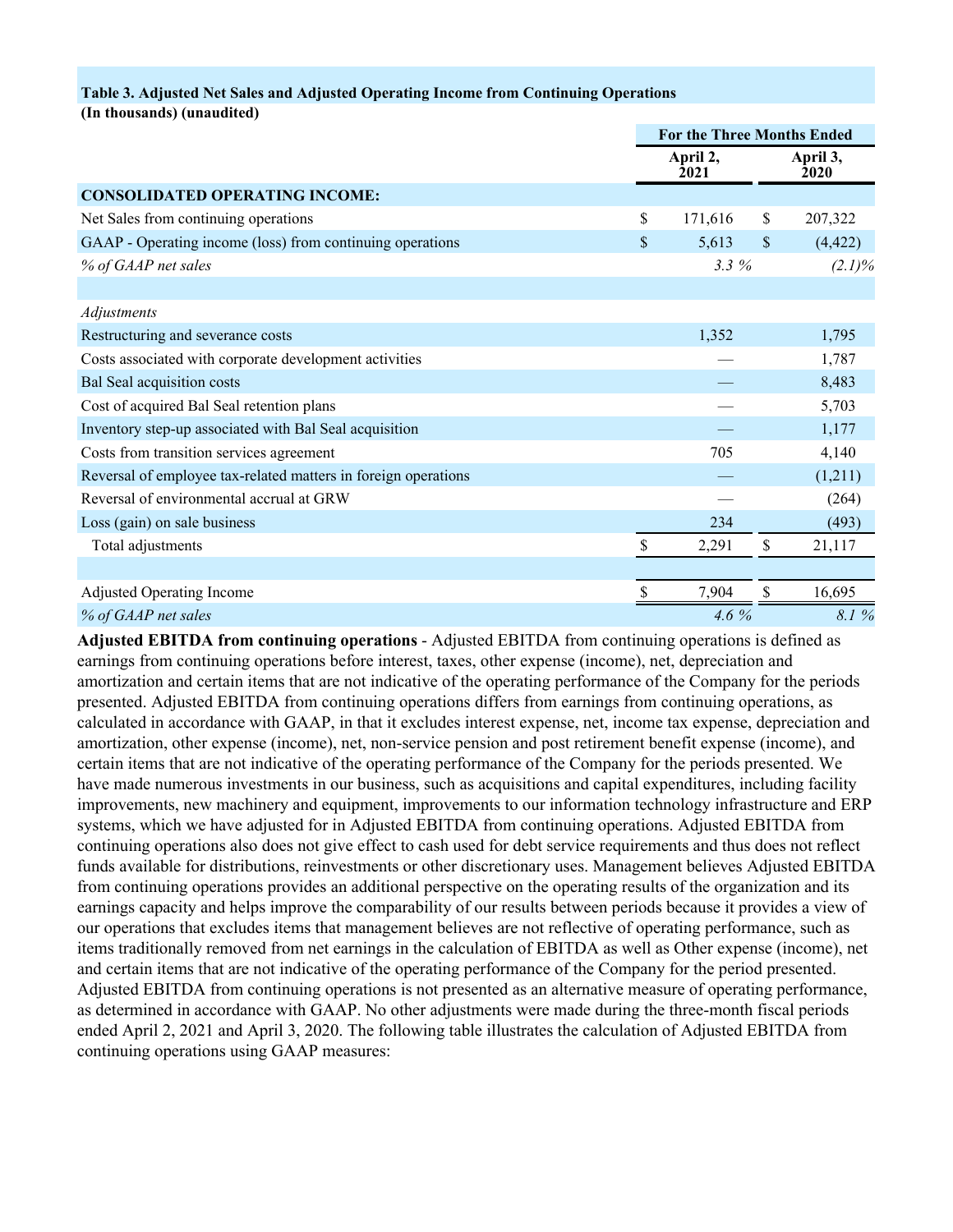#### **Table 4. Adjusted EBITDA from continuing operations (in thousands) (unaudited)**

|                                                                |               | <b>For the Three Months Ended</b> |               |                         |  |
|----------------------------------------------------------------|---------------|-----------------------------------|---------------|-------------------------|--|
|                                                                |               | April 2,<br>2021                  |               | April 3,<br><b>2020</b> |  |
| <b>Adjusted EBITDA from continuing operations</b>              |               |                                   |               |                         |  |
| <b>Consolidated Results</b>                                    |               |                                   |               |                         |  |
| Sales from continuing operations                               | $\mathsf{\$}$ | 171,616                           | $\mathsf{\$}$ | 207,322                 |  |
|                                                                |               |                                   |               |                         |  |
| Earnings (loss) from continuing operations, net of tax         |               | 7,984                             |               | (407)                   |  |
|                                                                |               |                                   |               |                         |  |
| Interest expense, net                                          |               | 4,251                             |               | 3,247                   |  |
| Income tax expense (benefit)                                   |               | 207                               |               | (443)                   |  |
| Non-service pension and post retirement benefit income         |               | (6, 643)                          |               | (4,063)                 |  |
| Other expense, net                                             |               | 289                               |               | 218                     |  |
| Depreciation and amortization                                  |               | 9,209                             |               | 9,509                   |  |
| Other Adjustments:                                             |               |                                   |               |                         |  |
| Restructuring and severance costs                              |               | 1,352                             |               | 1,795                   |  |
| Cost associated with corporate development activities          |               |                                   |               | 1,787                   |  |
| <b>Bal Seal acquisition costs</b>                              |               |                                   |               | 8,483                   |  |
| Cost of acquired Bal Seal retention plans                      |               |                                   |               | 5,703                   |  |
| Inventory step-up associated with Bal Seal acquisition         |               |                                   |               | 1,177                   |  |
| Costs from transition services agreement                       |               | 705                               |               | 4,140                   |  |
| Income from transition services agreement                      |               | (475)                             |               | (2,974)                 |  |
| Reversal of employee tax-related matters in foreign operations |               |                                   |               | (1,211)                 |  |
| Reversal of environmental accrual at GRW                       |               |                                   |               | (264)                   |  |
| Loss (gain) on sale of business                                |               | 234                               |               | (493)                   |  |
| Adjustments                                                    | $\mathsf{\$}$ | 9,129                             | $\mathsf{\$}$ | 26,611                  |  |
|                                                                |               |                                   |               |                         |  |
| Adjusted EBITDA from continuing operations                     | $\mathcal{S}$ | 17,113                            | \$            | 26,204                  |  |
| Adjusted EBITDA margin                                         |               | 10.0%                             |               | 12.6 %                  |  |

**Adjusted Earnings from Continuing Operations and Adjusted Diluted Earnings Per Share from Continuing Operations** - Adjusted Earnings from Continuing Operations and Adjusted Diluted Earnings per Share from Continuing Operations are defined as GAAP "Earnings from Continuing Operations" and "Diluted earnings per share from continuing operations", less items that are not indicative of the operating performance of the business for the periods presented. These items are included in the reconciliation below. Management uses Adjusted Earnings from Continuing Operations and Adjusted Diluted Earnings per Share from Continuing Operations to evaluate performance period over period, to analyze the underlying trends in our business and to assess its performance relative to its competitors. We believe that this information is useful for investors and financial institutions seeking to analyze and compare companies on the basis of operating performance.

The following table illustrates the calculation of Adjusted Earnings from Continuing Operations and Adjusted Diluted Earnings per Share from Continuing Operations using "Earnings from Continuing Operations" and "Diluted earnings per share from continuing operations" from the "Consolidated Statements of Operations" included in the Company's Form 10-Q filed with the Securities and Exchange Commission on May 4, 2021.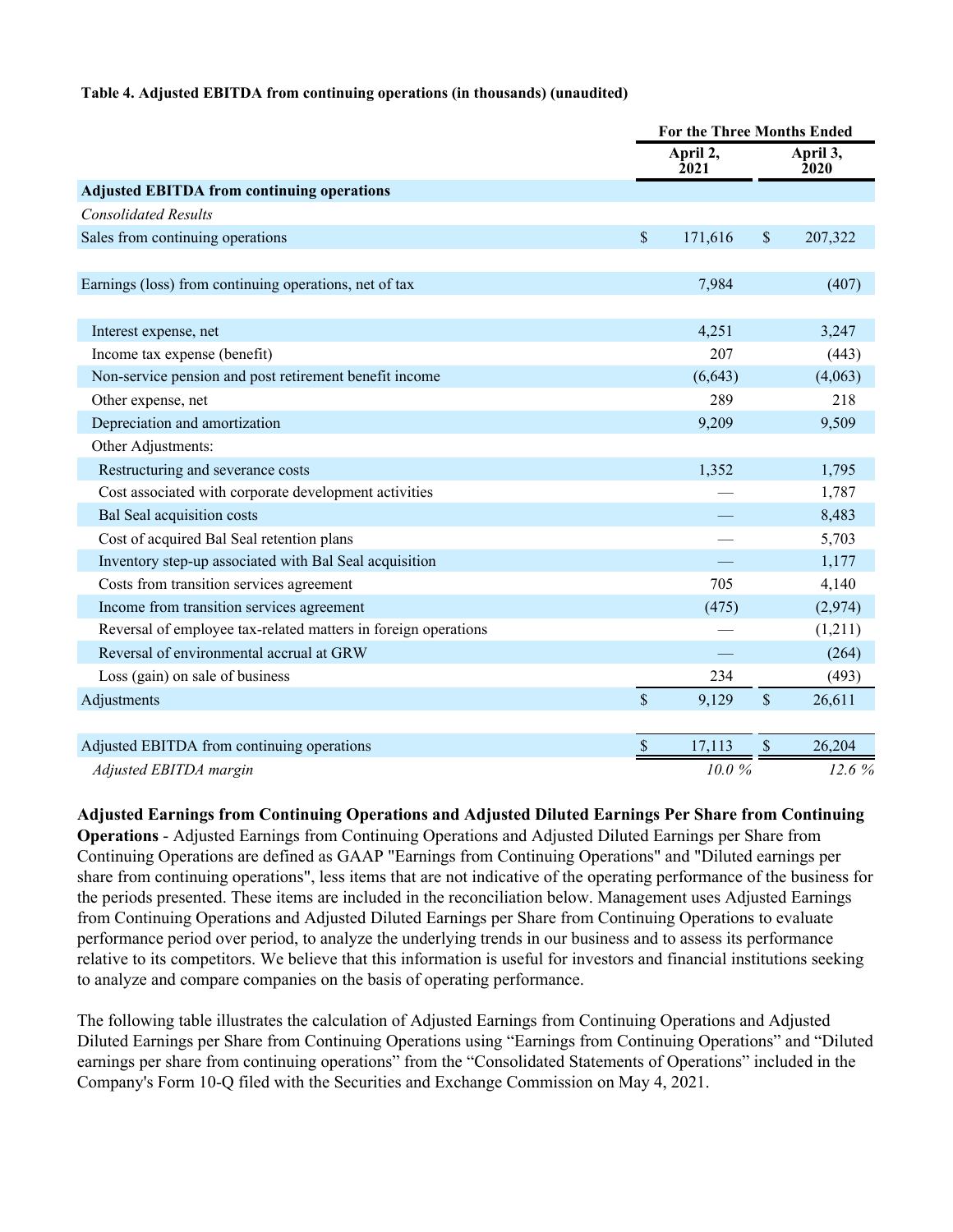## **Table 5. Adjusted Earnings from continuing operations and Adjusted Diluted Earnings per Share from continuing operations**

## **(In thousands except per share amounts) (unaudited)**

|                                                                  | <b>For the Three Months Ended</b> |                         |                           |         |
|------------------------------------------------------------------|-----------------------------------|-------------------------|---------------------------|---------|
|                                                                  |                                   | April 2,<br><b>2021</b> | April 3,<br><b>2020</b>   |         |
| Adjustments to Earnings from Continuing Operations               |                                   |                         |                           |         |
| Restructuring and severance costs                                | \$                                | 1,352                   | \$                        | 1,795   |
| Costs associated with corporate development activities           |                                   |                         |                           | 1,787   |
| Bal Seal acquisition costs                                       |                                   |                         |                           | 8,483   |
| Cost of acquired Bal Seal retention plans                        |                                   |                         |                           | 5,703   |
| Inventory step-up associated with Bal Seal acquisition           |                                   |                         |                           | 1,177   |
| Costs from transition services agreement                         |                                   | 705                     |                           | 4,140   |
| Income from transition services agreement                        |                                   | (475)                   |                           | (2,974) |
| Reversal of employee tax-related matters in foreign operations   |                                   |                         |                           | (1,211) |
| Reversal of environmental accrual at GRW                         |                                   |                         |                           | (264)   |
| Tax benefit on sale of UK operations                             |                                   | (1,512)                 |                           |         |
| Loss (gain) on sale of business                                  |                                   | 234                     |                           | (493)   |
| Adjustments, pre tax                                             | $\mathcal{S}$                     | 304                     | \$                        | 18,143  |
| Tax Effect of Adjustments to Earnings from Continuing Operations |                                   |                         |                           |         |
| Restructuring and severance costs                                | \$                                | 273                     | S                         | 434     |
| Costs associated with corporate development activities           |                                   |                         |                           | 432     |
| Bal Seal acquisition costs                                       |                                   |                         |                           | 2,050   |
| Cost of acquired Bal Seal retention plans                        |                                   |                         |                           | 1,378   |
| Inventory step-up associated with Bal Seal acquisition           |                                   |                         |                           | 284     |
| Costs from transition services agreement                         |                                   | 142                     |                           | 1,001   |
| Income from transition services agreement                        |                                   | (96)                    |                           | (719)   |
| Employee tax-related matters in foreign operations               |                                   |                         |                           | (293)   |
| Reversal of environmental accrual at GRW                         |                                   |                         |                           | (64)    |
| Tax benefit on sale of UK operations                             |                                   |                         |                           |         |
| Loss (gain) on sale of business                                  |                                   |                         |                           | (119)   |
| Tax effect of Adjustments                                        | \$                                | 319                     | \$                        | 4,384   |
|                                                                  |                                   |                         |                           |         |
| Adjustments to Earnings from Continuing Operations, net of tax   |                                   |                         |                           |         |
| GAAP Earnings (loss) from continuing operations, as reported     | \$                                | 7,984                   | $\boldsymbol{\mathsf{S}}$ | (407)   |
| Restructuring and severance costs                                |                                   | 1,079                   |                           | 1,361   |
| Costs associated with corporate development activities           |                                   |                         |                           | 1,355   |
| <b>Bal Seal acquisition costs</b>                                |                                   |                         |                           | 6,433   |
| Cost of acquired Bal Seal retention plans                        |                                   |                         |                           | 4,325   |
| Inventory step-up associated with Bal Seal acquisition           |                                   |                         |                           | 893     |
| Costs from transition services agreement                         |                                   | 563                     |                           | 3,139   |
| Income from transition services agreement                        |                                   | (379)                   |                           | (2,255) |
| Employee tax-related matters in foreign operations               |                                   |                         |                           | (918)   |
| Reversal of environmental accrual at GRW                         |                                   |                         |                           | (200)   |
| Tax benefit on sale of UK Operations                             |                                   | (1,512)                 |                           |         |
| Loss (gain) on sale of business                                  |                                   | 234                     |                           | (374)   |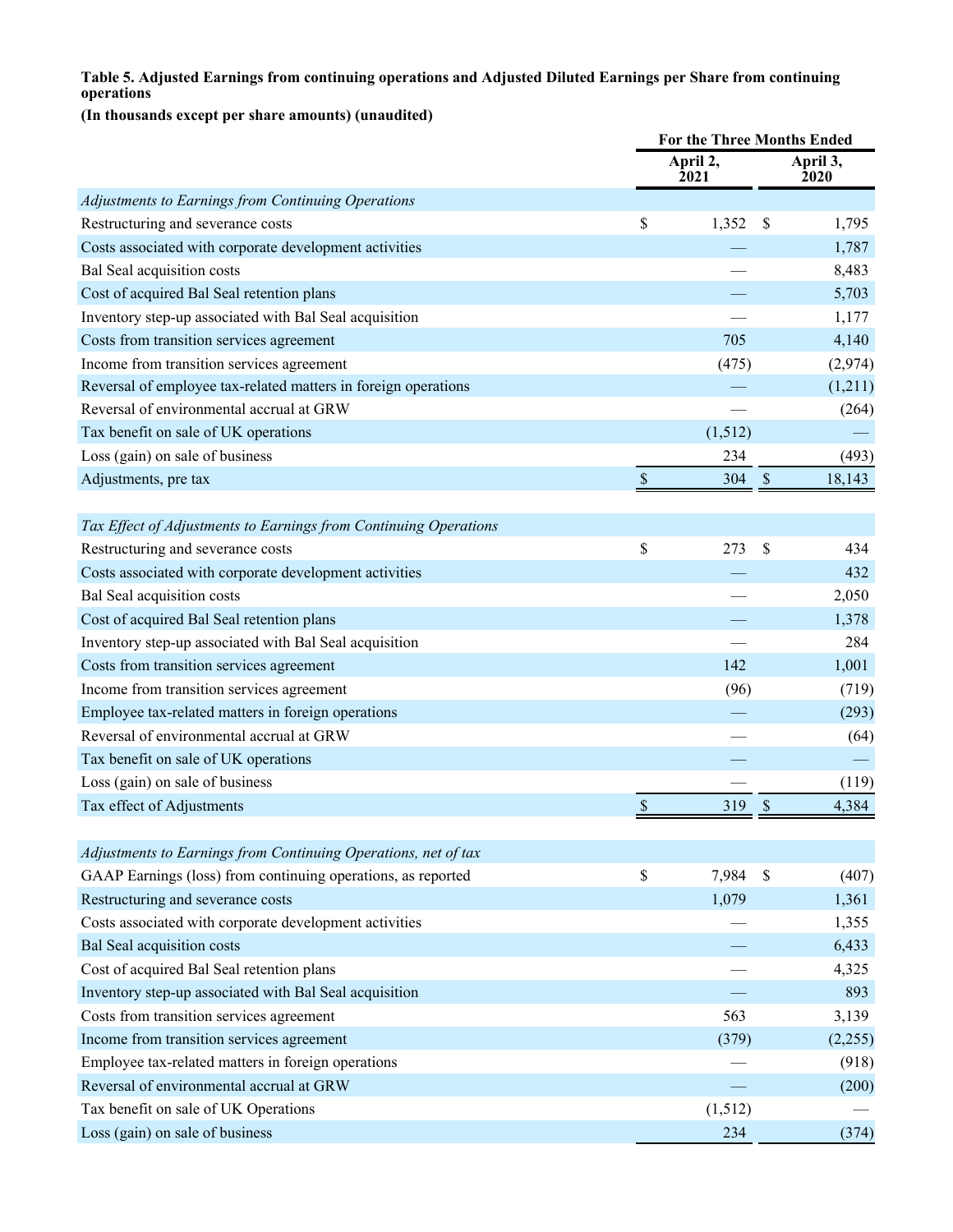## **Table 5. Adjusted Earnings from continuing operations and Adjusted Diluted Earnings per Share from continuing operations**

#### **(In thousands except per share amounts) (unaudited)**

|                                                                               | <b>For the Three Months Ended</b> |        |               |                  |  |  |
|-------------------------------------------------------------------------------|-----------------------------------|--------|---------------|------------------|--|--|
|                                                                               | April 2,<br>2021                  |        |               | April 3,<br>2020 |  |  |
| Adjusted Earnings from continuing operations                                  |                                   | 7,969  | <sup>S</sup>  | 13,352           |  |  |
|                                                                               |                                   |        |               |                  |  |  |
| Calculation of Adjusted Diluted Earnings per Share from Continuing Operations |                                   |        |               |                  |  |  |
| GAAP diluted earnings (loss) per share from continuing operations             | \$                                | 0.29   | <sup>\$</sup> | (0.01)           |  |  |
| Restructuring and severance costs                                             |                                   | 0.03   |               | 0.05             |  |  |
| Costs associated with corporate development activities                        |                                   |        |               | 0.05             |  |  |
| Bal Seal acquisition costs                                                    |                                   |        |               | 0.23             |  |  |
| Cost of accrued Bal Seal retention plans                                      |                                   |        |               | 0.15             |  |  |
| Inventory step-up associated with Bal Seal acquisition                        |                                   |        |               | 0.03             |  |  |
| Costs from transition services agreement                                      |                                   | 0.02   |               | 0.11             |  |  |
| Income from transition services agreement                                     |                                   | (0.01) |               | (0.08)           |  |  |
| Employee tax-related matters in foreign operations                            |                                   |        |               | (0.03)           |  |  |
| Reversal of environmental accrual at GRW                                      |                                   |        |               | (0.01)           |  |  |
| Tax benefit on sale of UK operations                                          |                                   | (0.05) |               |                  |  |  |
| Loss (gain) on sale of business                                               |                                   | 0.01   |               | (0.01)           |  |  |
| Adjustments to diluted earnings per share from continuing operations          | \$                                |        | \$            | 0.49             |  |  |
| Adjusted Diluted Earnings per Share from continuing operations                |                                   | 0.29   |               | 0.48             |  |  |
| Diluted weighted average shares outstanding                                   |                                   | 27,867 |               | 27,891           |  |  |

**Adjusted Free Cash Flow from continuing operations** - Adjusted Free Cash Flow from continuing operations is defined as GAAP "Net cash provided by (used in) operating activities from continuing operations" in a period less "Expenditures for property, plant & equipment" in the same period and any adjustments that are representative of the Company's cash generation or usage in the period. For 2021 we will adjust free cash flow to remove the cash payment made to Bal Seal employees under the retention plan established by the former owners of Bal Seal. Management believes Free Cash Flow from continuing operations and Adjusted Free Cash Flow provides an important perspective on our ability to generate cash from our business operations and, as such, that it is an important financial measure for use in evaluating the Company's financial performance. Free Cash Flow from continuing operations and Adjusted Free Cash Flow should not be viewed as representing the residual cash flow available for discretionary expenditures such as dividends to shareholders or acquisitions, as it may exclude certain mandatory expenditures such as repayment of maturing debt and other contractual obligations. Management uses Free Cash Flow from continuing operations and Adjusted Free Cash Flow internally to assess overall liquidity. The following table illustrates the calculation of Adjusted Free Cash Flow from continuing operations using "Net cash provided by (used in) operating activities from continuing operations", "Expenditures for property, plant & equipment" and "Cash paid for acquired retention plans", GAAP measures from the Condensed Consolidated Statements of Cash Flows included in this release.

### **Table 6. Adjusted Free Cash Flow from continuing operations (in thousands) (unaudited)**

|                                                                    | For the Three<br><b>Months Ended</b> |          |
|--------------------------------------------------------------------|--------------------------------------|----------|
|                                                                    | <b>April 2, 2021</b>                 |          |
| Net cash used in operating activities from continuing operations   | S                                    | (2, 415) |
| Expenditures for property, plant $&$ equipment                     |                                      | (4,678)  |
| Cash paid for acquired retention plans <sup><math>(1)</math></sup> |                                      | 25,108   |
| Adjusted Free Cash Flow from continuing operations                 |                                      | 18,015   |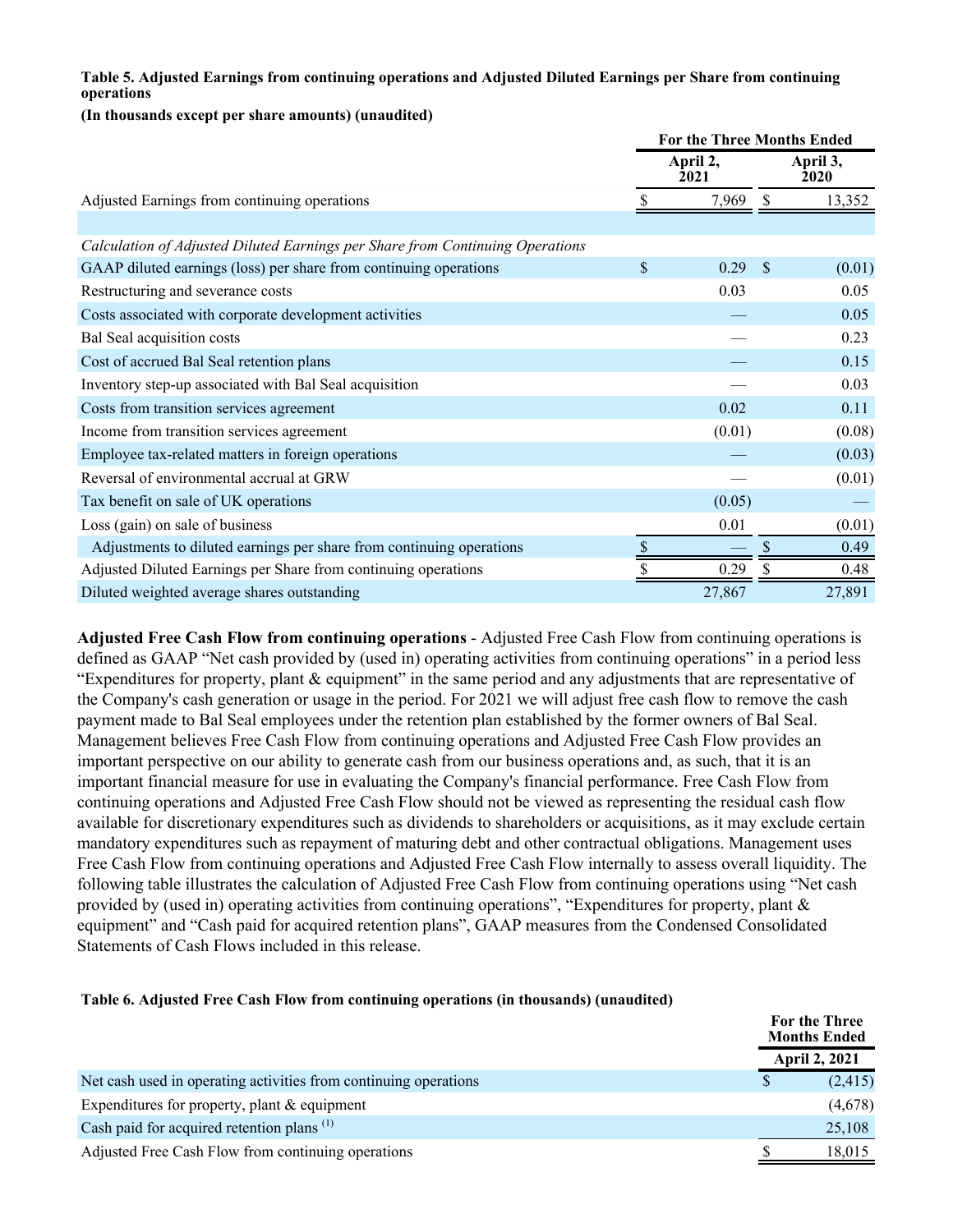**(1)** Operating cash flow from continuing operations will include the \$25.1 million payment to Bal Seal employees which represents purchase price paid to the former Bal Seal owners accounted for as compensation under ASC 805

**Debt to Capitalization Ratio** - Debt to Capitalization Ratio is calculated by dividing debt by capitalization. Debt is defined as GAAP "Current portion of long-term debt" plus "Long-term debt, excluding current portion". Capitalization is defined as Debt plus GAAP "Total shareholders' equity". Management believes that Debt to Capitalization Ratio is a measurement of financial leverage and provides an insight into the financial structure of the Company and its financial strength. The following table illustrates the calculation of Debt to Capitalization Ratio using GAAP measures from the Condensed Consolidated Balance Sheets included in this release.

| Table <i>A</i> Debt to Capitalization isatio (in thousands) (unaquited) |                      |                          |          |  |  |
|-------------------------------------------------------------------------|----------------------|--------------------------|----------|--|--|
|                                                                         | <b>April 2, 2021</b> | <b>December 31, 2020</b> |          |  |  |
| Long-term debt, excluding current portion                               | 186.378              |                          | 185,401  |  |  |
| Debt                                                                    | 186.378              |                          | 185.401  |  |  |
| Total shareholders' equity                                              | 767,219              |                          | 746,438  |  |  |
| Capitalization                                                          | 953.597              |                          | 931.839  |  |  |
| Debt to Capitalization Ratio                                            | $19.5\%$             |                          | $19.9\%$ |  |  |

## **Table 7. Debt to Capitalization Ratio (in thousands) (unaudited)**

#### **FORWARD-LOOKING STATEMENTS**

This release contains "forward-looking statements" within the meaning of the safe harbor provisions of the U.S. Private Securities Litigation Reform Act of 1995. Forward-looking statements also may be included in other publicly available documents issued by the Company and in oral statements made by our officers and representatives from time to time. These forward-looking statements are intended to provide management's current expectations or plans for our future operating and financial performance, based on assumptions currently believed to be valid. They can be identified by the use of words such as "anticipate," "intend," "plan," "goal," "seek," "believe," "project," "estimate," "expect," "strategy," "future," "likely," "may," "should," "would," "could," "will" and other words of similar meaning in connection with a discussion of future operating or financial performance. Examples of forward looking statements include, among others, statements relating to future sales, earnings, cash flows, results of operations, uses of cash and other measures of financial performance.

*Because forward-looking statements relate to the future, they are subject to inherent risks, uncertainties and other factors that may cause the Company's actual results and financial condition to differ materially from those expressed or implied in the forward-looking statements. Such risks, uncertainties and other factors include, among others: (i) risks related to Kaman's performance of its obligations under the transition services agreement entered into in connection with the sale of our former Distribution business and UK Composites business and disruption of management time from ongoing business operations relating thereto; (ii) changes in domestic and foreign economic and competitive conditions in markets served by the Company, particularly the defense, commercial aviation and industrial production markets; (iii) changes in government and customer priorities and requirements (including cost-cutting initiatives, government and customer shut-downs, the potential deferral of awards, terminations or reductions of expenditures to respond to the priorities of Congress and the Administration, or budgetary cuts resulting from Congressional actions, including the elimination of Overseas Contingency Operations funding, or automatic sequestration); (iv) the global economic impact of the COVID-19 pandemic; (v) changes in geopolitical conditions in countries where the Company does or intends to do business; (vi) the successful conclusion of competitions for government programs (including new, follow-on and successor programs) and thereafter successful contract negotiations with government authorities (both foreign and domestic) for the terms and conditions of the programs; (vii) the timely receipt of any necessary export approvals and/or other licenses or authorizations from the USG; (viii) timely satisfaction or fulfillment of material contractual conditions precedents in customer purchase orders, contracts, or similar arrangements; (ix) the existence of standard government contract provisions permitting renegotiation of terms and termination for the convenience of the government; (x) the successful resolution of government inquiries or investigations relating to our businesses and programs; (xi) risks and uncertainties associated with the successful implementation and ramp up of significant new programs, including the ability to manufacture the products to the detailed specifications required and recover start-up costs and other investments in the programs; (xii) potential difficulties associated with variable acceptance test results, given sensitive production materials and extreme test parameters; (xiii) the receipt and successful execution of production orders under the Company's existing USG JPF contract, including the exercise of all contract options and receipt of orders from allied militaries, but excluding any next generation programmable fuze programs, as all have been assumed in connection with goodwill impairment evaluations; (xiv) the continued support of the existing K-MAX® helicopter fleet, including sale of existing K-MAX® spare parts inventory and the receipt of orders for new aircraft sufficient to recover our investments in the K-MAX® production line; (xv) the accuracy of current cost estimates associated with environmental remediation activities; (xvi) the profitable integration of acquired*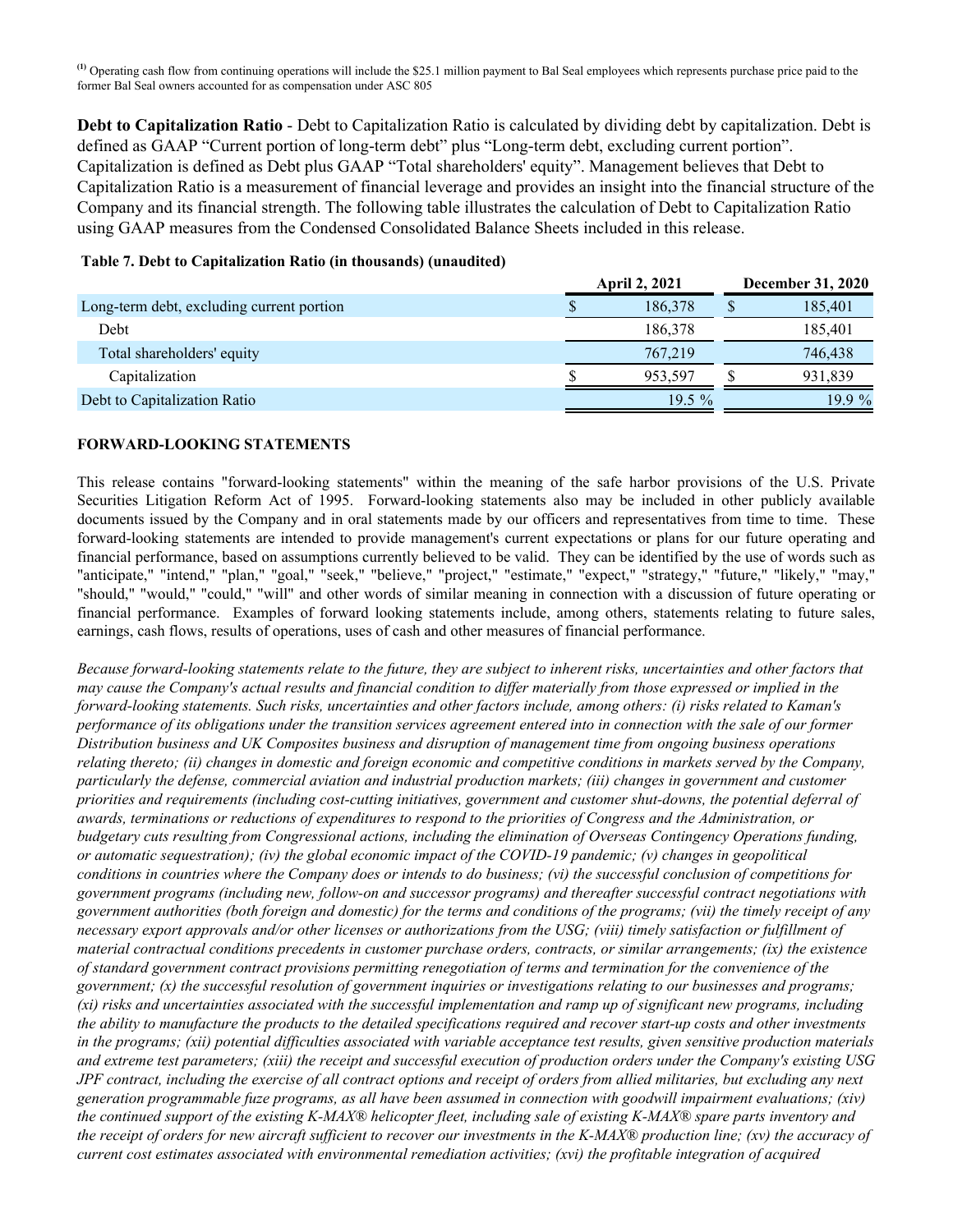*businesses into the Company's operations; (xvii) the ability to recover from cyber-based or other security attacks, information technology failures or other disruptions, including the December 2020 Bal Seal incident; (xviii) changes in supplier sales or vendor incentive policies; (xix) the ability of our suppliers to satisfy their performance obligations; (xx) the effects of price increases or decreases; (xxi) the effects of pension regulations, pension plan assumptions, pension plan asset performance, future contributions and the pension freeze, including the ultimate determination of the USG's share of any pension curtailment adjustment calculated in accordance with CAS 413; (xxii) future levels of indebtedness and capital expenditures; (xxiii) the continued availability of raw materials and other commodities in adequate supplies and the effect of increased costs for such items; (xxiv) the effects of currency exchange rates and foreign competition on future operations; (xxv) changes in laws and regulations, taxes, interest rates, inflation rates and general business conditions; (xxvi) future repurchases and/or issuances of common stock; (xxvii) the occurrence of unanticipated restructuring costs or the failure to realize anticipated savings or benefits from past or future expense reduction actions; (xxviii) the ability to recruit and retain skilled employees; and (xxix) other risks and uncertainties set forth herein and in our 2020 Form 10-K and our First Quarter Form 10-Q filed May 4, 2021.*

Any forward-looking information provided in this release should be considered with these factors in mind. We assume no obligation to update any forward-looking statements contained in this report.

Contact: James Coogan V.P., Investor Relations and Corporate Development (860) 243-6342 James.Coogan@kaman.com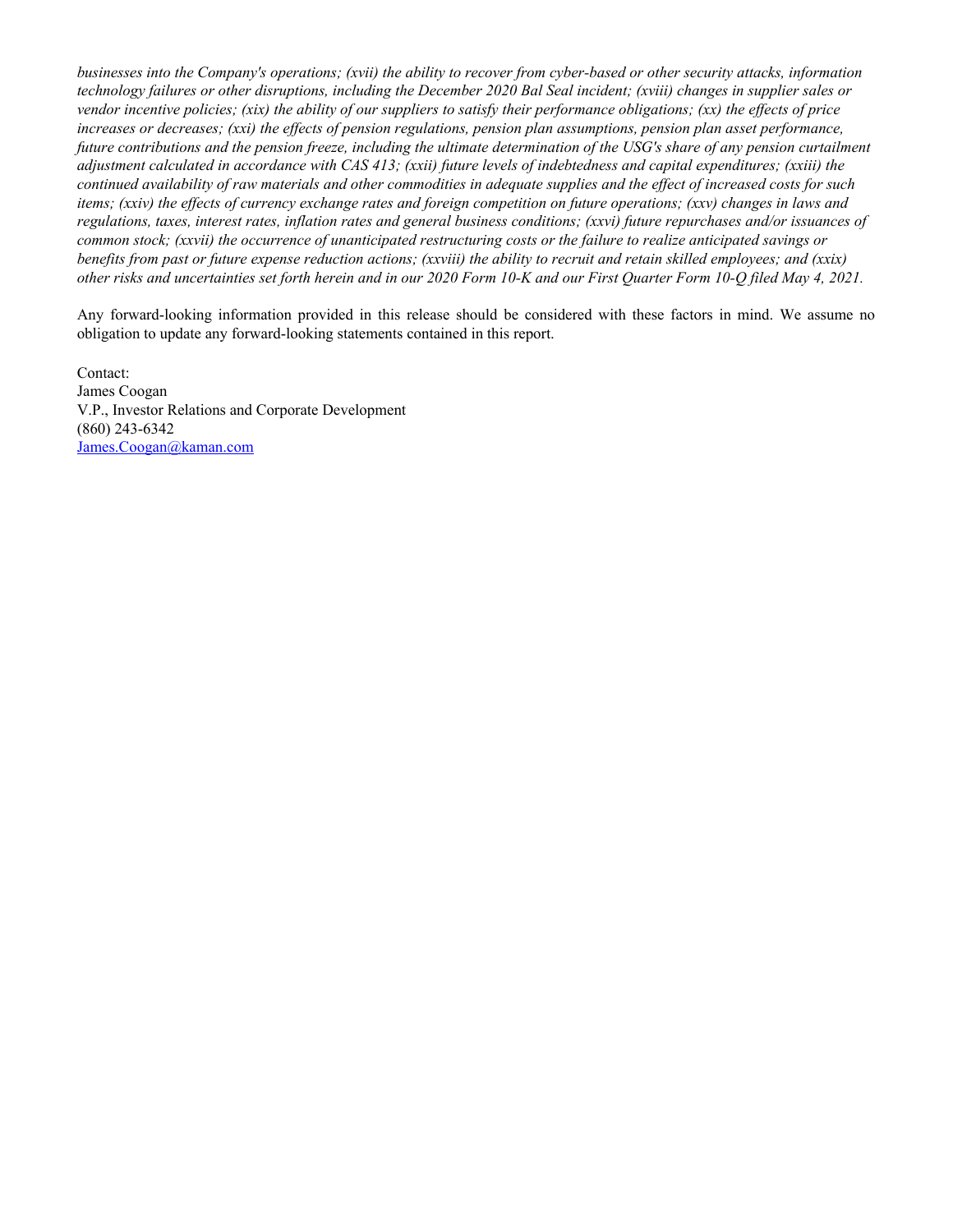## **KAMAN CORPORATION AND SUBSIDIARIES**

**Condensed Consolidated Statements of Operations**

*(In thousands, except per share amounts) (unaudited)*

|                                                                           | <b>For the Three Months Ended</b> |                  |                           |                         |
|---------------------------------------------------------------------------|-----------------------------------|------------------|---------------------------|-------------------------|
|                                                                           |                                   | April 2,<br>2021 |                           | April 3,<br><b>2020</b> |
| Net sales                                                                 | \$                                | 171,616          | $\mathcal{S}$             | 207,322                 |
| Cost of sales                                                             |                                   | 118,711          |                           | 139,620                 |
| Gross profit                                                              |                                   | 52,905           |                           | 67,702                  |
| Selling, general and administrative expenses                              |                                   | 44,991           |                           | 60,989                  |
| Costs from transition services agreement                                  |                                   | 705              |                           | 4,140                   |
| Cost of acquired retention plans                                          |                                   |                  |                           | 5,703                   |
| Restructuring and severance costs                                         |                                   | 1,352            |                           | 1,795                   |
| Loss (gain) on sale of business                                           |                                   | 234              |                           | (493)                   |
| Net loss (gain) on sale of assets                                         |                                   | 10               |                           | (10)                    |
| Operating income (loss)                                                   |                                   | 5,613            |                           | (4, 422)                |
| Interest expense, net                                                     |                                   | 4,251            |                           | 3,247                   |
| Non-service pension and post retirement benefit income                    |                                   | (6, 643)         |                           | (4,063)                 |
| Income from transition services agreement                                 |                                   | (475)            |                           | (2,974)                 |
| Other expense, net                                                        |                                   | 289              |                           | 218                     |
| Earnings (loss) from continuing operations before income taxes            |                                   | 8,191            |                           | (850)                   |
| Income tax expense (benefit)                                              |                                   | 207              |                           | (443)                   |
| Earnings (loss) from continuing operations                                |                                   | 7,984            |                           | (407)                   |
| Earnings from discontinued operations before gain on disposal, net of tax |                                   |                  |                           |                         |
| Gain on disposal of discontinued operations, net of tax                   |                                   |                  |                           | 692                     |
| Total earnings from discontinued operations                               |                                   |                  |                           | 692                     |
| Net earnings                                                              | $\mathcal{S}$                     | 7,984            | \$                        | 285                     |
|                                                                           |                                   |                  |                           |                         |
| Earnings per share:                                                       |                                   |                  |                           |                         |
| Basic earnings (loss) per share from continuing operations                | \$                                | 0.29             | \$                        | (0.01)                  |
| Basic earnings per share from discontinued operations                     |                                   |                  |                           | 0.02                    |
| Basic earnings per share                                                  | \$                                | 0.29             | $\boldsymbol{\mathsf{S}}$ | 0.01                    |
| Diluted earnings (loss) per share from continuing operations              | $\overline{\mathbb{S}}$           | 0.29             | \$                        | (0.01)                  |
| Diluted earnings per share from discontinued operations                   |                                   |                  |                           | 0.02                    |
| Diluted earnings per share                                                | \$                                | 0.29             | $\mathcal{S}$             | 0.01                    |
| Average shares outstanding:                                               |                                   |                  |                           |                         |
| <b>Basic</b>                                                              |                                   | 27,815           |                           | 27,809                  |
| Diluted                                                                   |                                   | 27,867           |                           | 27,891                  |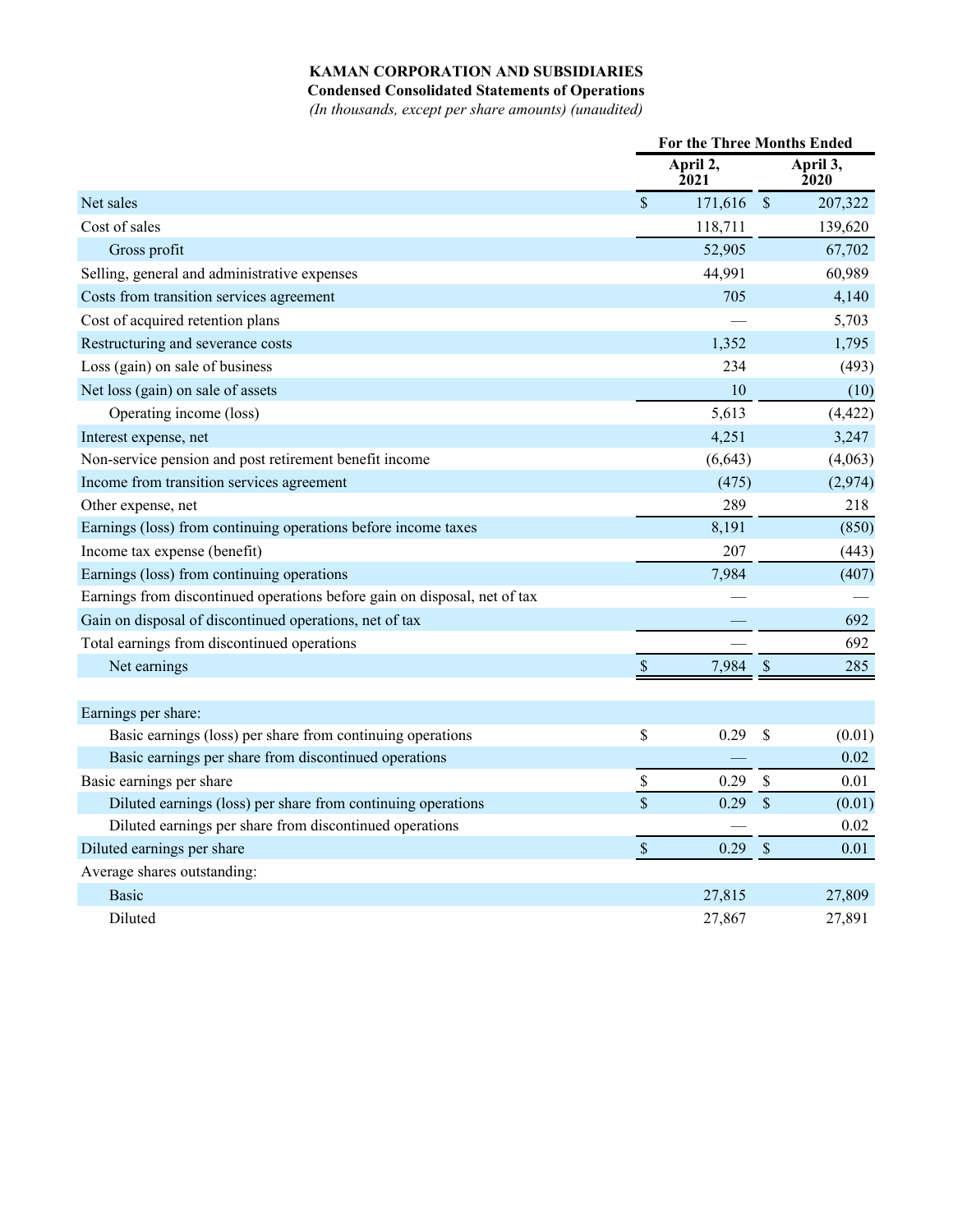# **KAMAN CORPORATION AND SUBSIDIARIES**

#### **Condensed Consolidated Balance Sheets**

(*In thousands, except share and per share amounts) (unaudited)*

|                                                                                                                             |                          | April 2, 2021             |               | December 31, 2020 |
|-----------------------------------------------------------------------------------------------------------------------------|--------------------------|---------------------------|---------------|-------------------|
| <b>Assets</b>                                                                                                               |                          |                           |               |                   |
| Current assets:                                                                                                             |                          |                           |               |                   |
| Cash and cash equivalents                                                                                                   | \$                       | 120,724                   | \$            | 104,377           |
| Restricted cash                                                                                                             |                          |                           |               | 25,121            |
| Accounts receivable, net                                                                                                    |                          | 102,328                   |               | 153,806           |
| Contract assets                                                                                                             |                          | 114,601                   |               | 108,645           |
| Contract costs, current portion                                                                                             |                          | 5,050                     |               | 3,511             |
| Inventories                                                                                                                 |                          | 197,303                   |               | 185,072           |
| Income tax refunds receivable                                                                                               |                          | 4,851                     |               | 5,269             |
| Other current assets                                                                                                        |                          | 12,628                    |               | 12,173            |
| Total current assets                                                                                                        |                          | 557,485                   |               | 597,974           |
| Property, plant and equipment, net of accumulated depreciation of \$233,534<br>and \$228,984, respectively                  |                          | 207,145                   |               | 210,852           |
| Operating right-of-use assets, net                                                                                          |                          | 12,048                    |               | 12,880            |
| Goodwill                                                                                                                    |                          | 243,688                   |               | 247,244           |
| Other intangible assets, net                                                                                                |                          | 146,626                   |               | 150,198           |
| Deferred income taxes                                                                                                       |                          | 37,540                    |               | 39,809            |
| Contract costs, noncurrent portion                                                                                          |                          | 7,205                     |               | 8,311             |
| Other assets                                                                                                                |                          | 39,000                    |               | 39,125            |
| Total assets                                                                                                                | $\overline{\mathcal{S}}$ | $\overline{1,250,737}$ \$ |               | 1,306,393         |
| <b>Liabilities and Shareholders' Equity</b>                                                                                 |                          |                           |               |                   |
| Current liabilities:                                                                                                        |                          |                           |               |                   |
| Accounts payable - trade                                                                                                    | \$                       | 45,887                    | $\mathcal{S}$ | 60,200            |
| Accrued salaries and wages                                                                                                  |                          | 40,306                    |               | 70,552            |
| Contract liabilities, current portion                                                                                       |                          | 32,622                    |               | 39,073            |
| Operating lease liabilities, current portion                                                                                |                          | 4,057                     |               | 4,305             |
| Income taxes payable                                                                                                        |                          |                           |               |                   |
|                                                                                                                             |                          | 1,203                     |               | 19                |
| Liabilities held for sale, current portion                                                                                  |                          |                           |               | 18,086            |
| Other current liabilities                                                                                                   |                          | 35,722                    |               | 36,177            |
| Total current liabilities                                                                                                   |                          | 159,797                   |               | 228,412           |
| Long-term debt, excluding current portion, net of debt issuance costs                                                       |                          | 186,378                   |               | 185,401           |
| Deferred income taxes                                                                                                       |                          | 7,205                     |               | 7,381             |
| Underfunded pension                                                                                                         |                          | 63,185                    |               | 69,610            |
| Contract liabilities, noncurrent portion                                                                                    |                          | 12,120                    |               | 11,019            |
| Operating lease liabilities, noncurrent portion                                                                             |                          | 8,632                     |               | 9,325             |
| Liabilities held for sale, noncurrent portion                                                                               |                          |                           |               | 1,171             |
| Other long-term liabilities                                                                                                 |                          | 46,201                    |               | 47,636            |
| Commitments and contingencies                                                                                               |                          |                           |               |                   |
| Shareholders' equity:                                                                                                       |                          |                           |               |                   |
| Preferred stock, \$1 par value, 200,000 shares authorized; none outstanding                                                 |                          |                           |               |                   |
| Common stock, \$1 par value, 50,000,000 shares authorized; voting;<br>30,370,157 and 30,278,668 shares issued, respectively |                          | 30,370                    |               | 30,279            |
| Additional paid-in capital                                                                                                  |                          | 241,444                   |               | 238,829           |
| Retained earnings                                                                                                           |                          | 730,913                   |               | 728,764           |
| Accumulated other comprehensive income (loss)                                                                               |                          | (114, 466)                |               | (130, 821)        |
| Less 2,564,358 and 2,555,785 shares of common stock, respectively, held<br>in treasury, at cost                             |                          | (121, 042)                |               | (120, 613)        |
| Total shareholders' equity                                                                                                  |                          | 767,219                   |               | 746,438           |
| Total liabilities and shareholders' equity                                                                                  | $\overline{\mathcal{S}}$ | $\overline{1,250,737}$ \$ |               | 1,306,393         |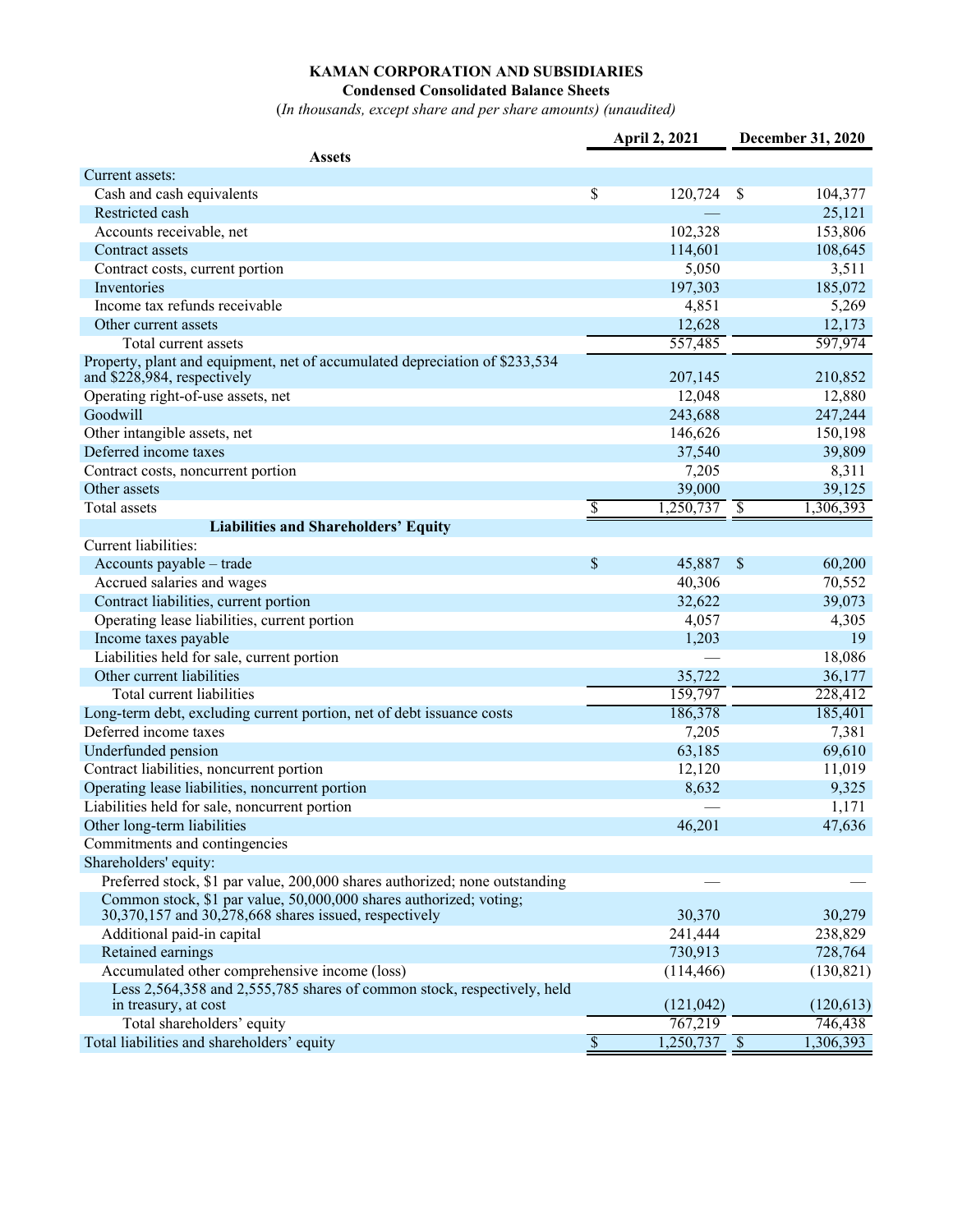# **KAMAN CORPORATION AND SUBSIDIARIES**

**Condensed Consolidated Statements of Cash Flows**

(*In thousands) (unaudited)*

|                                                                                                                                                      | <b>For the Three Months Ended</b> |                  |            |                  |
|------------------------------------------------------------------------------------------------------------------------------------------------------|-----------------------------------|------------------|------------|------------------|
|                                                                                                                                                      |                                   | April 2,<br>2021 |            | April 3,<br>2020 |
| Cash flows from operating activities:                                                                                                                |                                   |                  |            |                  |
| Net earnings                                                                                                                                         | \$                                | 7,984            | -S         | 285              |
| Less: Total earnings from discontinued operations                                                                                                    |                                   |                  |            | 692              |
| Earnings (loss) from continuing operations                                                                                                           | $\mathcal{S}$                     | 7,984            | $\sqrt{3}$ | (407)            |
| Adjustments to reconcile net earnings from continuing operations to net cash (used in)<br>provided by operating activities of continuing operations: |                                   |                  |            |                  |
| Depreciation and amortization                                                                                                                        |                                   | 9,209            |            | 9,509            |
| Amortization of debt issuance costs                                                                                                                  |                                   | 424              |            | 492              |
| Accretion of convertible notes discount                                                                                                              |                                   | 738              |            | 702              |
| Provision for doubtful accounts                                                                                                                      |                                   | 173              |            | 179              |
| Loss (gain) on sale of business                                                                                                                      |                                   | 234              |            | (493)            |
| Net loss (gain) on sale of assets                                                                                                                    |                                   | 10               |            | (10)             |
| Net loss on derivative instruments                                                                                                                   |                                   | 590              |            | 983              |
| Stock compensation expense                                                                                                                           |                                   | 1,743            |            | 1,633            |
| Deferred income taxes                                                                                                                                |                                   | 1,793            |            | 3,493            |
| Changes in assets and liabilities, excluding effects of acquisitions/divestitures:                                                                   |                                   |                  |            |                  |
| Accounts receivable                                                                                                                                  |                                   | 50,254           |            | (6, 531)         |
| Contract assets                                                                                                                                      |                                   | (5,704)          |            | (11,665)         |
| Contract costs                                                                                                                                       |                                   | (432)            |            | (709)            |
| Inventories                                                                                                                                          |                                   | (13, 655)        |            | (25,206)         |
| Income tax refunds receivable                                                                                                                        |                                   | 418              |            | (2,078)          |
| Operating right of use assets                                                                                                                        |                                   | 799              |            | 1,223            |
| Other assets                                                                                                                                         |                                   | 1,042            |            | (917)            |
| Accounts payable - trade                                                                                                                             |                                   | (14,707)         |            | (6,405)          |
| <b>Contract liabilities</b>                                                                                                                          |                                   | (5, 439)         |            | 1,743            |
| Operating lease liabilities                                                                                                                          |                                   | (908)            |            | (1,183)          |
| Acquired retention plan payments                                                                                                                     |                                   | (25,108)         |            |                  |
| Other current liabilities                                                                                                                            |                                   | (6,796)          |            | (8,079)          |
| Income taxes payable                                                                                                                                 |                                   | 1,173            |            | (1,038)          |
| Pension liabilities                                                                                                                                  |                                   | (5, 452)         |            | (12, 887)        |
| Other long-term liabilities                                                                                                                          |                                   | (798)            |            | 2,209            |
| Net cash used in operating activities of continuing operations                                                                                       |                                   | (2, 415)         |            | (55, 442)        |
| Net cash used in operating activities of discontinued operations                                                                                     |                                   |                  |            |                  |
| Net cash used in operating activities                                                                                                                |                                   | (2, 415)         |            | (55, 442)        |
| Cash flows from investing activities:                                                                                                                |                                   |                  |            |                  |
| Proceeds from sale of assets                                                                                                                         |                                   | 54               |            | 11               |
| Proceeds from sale of discontinued operations                                                                                                        |                                   |                  |            | 5,223            |
| Proceeds from sale of business, net of cash on hand                                                                                                  |                                   | (3, 428)         |            | 493              |
| Expenditures for property, plant $&$ equipment                                                                                                       |                                   | (4,678)          |            | (5,559)          |
| Acquisition of businesses, net of cash acquired                                                                                                      |                                   |                  |            | (304, 342)       |
| Other, net                                                                                                                                           |                                   | (48)             |            | 394              |
| Net cash used in investing activities of continuing operations                                                                                       |                                   | (8,100)          |            | (303, 780)       |
| Net cash used in investing activities of discontinued operations                                                                                     |                                   |                  |            |                  |
| Net cash used in investing activities                                                                                                                |                                   | (8,100)          |            | (303, 780)       |
| Cash flows from financing activities:                                                                                                                |                                   |                  |            |                  |
| Net borrowings under revolving credit agreements                                                                                                     |                                   |                  |            | 201,100          |
| Net change in bank overdraft                                                                                                                         |                                   | 797              |            | 371              |
| Proceeds from exercise of employee stock awards                                                                                                      |                                   | 880              |            | 1,455            |
| Purchase of treasury shares                                                                                                                          |                                   | (344)            |            | (14,072)         |